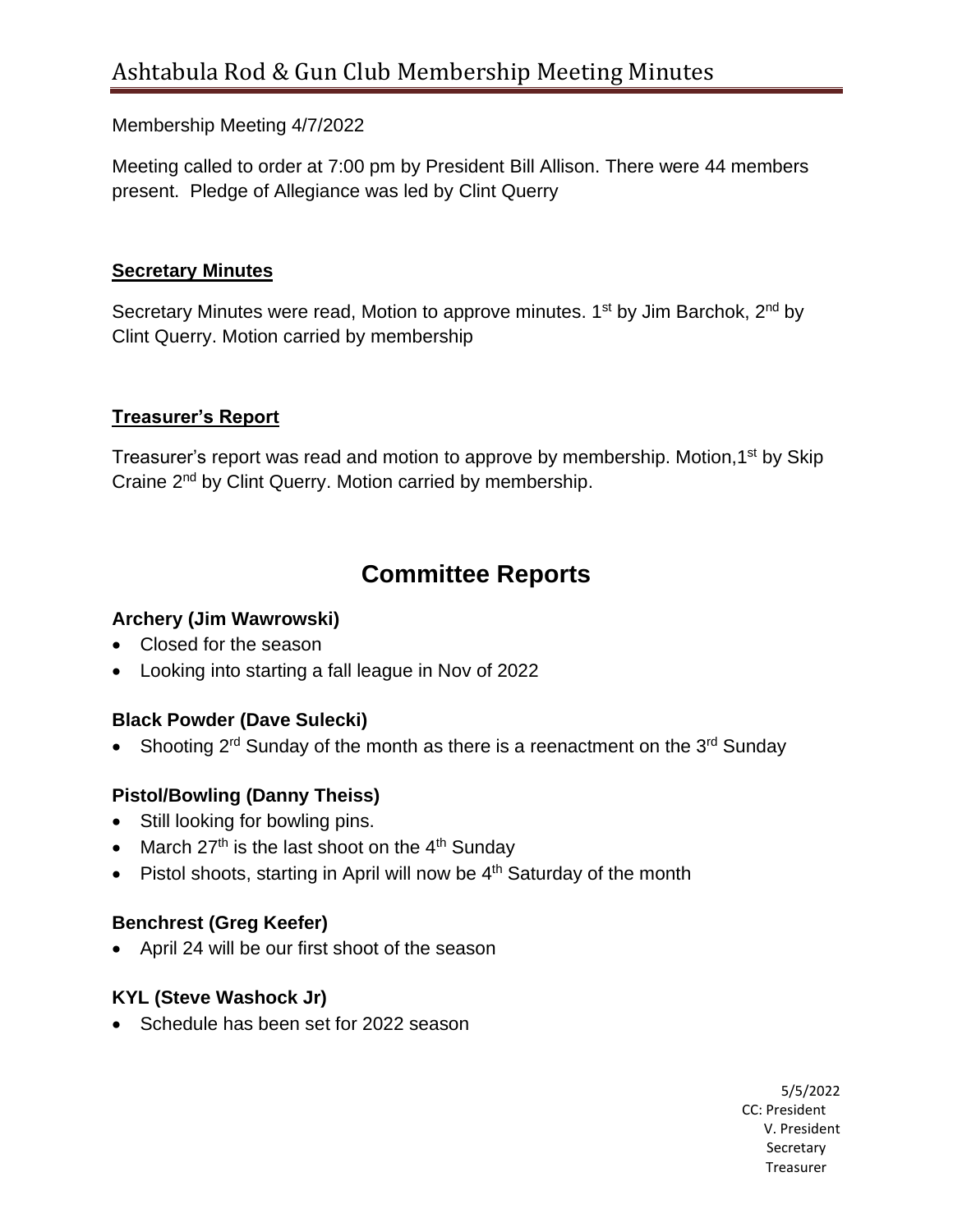#### **Skeet (Gig Ingwer)**

• Wed night, Fri. morning, Sun. morning. Start shooting about 9:15 am

## **Trap (Clint Querry)**

- Shooting Wed morning, back to shooting Tuesday evenings morning. Usually start shooting by 9am**.**
- No Saturday trap shoots as the AC spring trap league has started

## **Membership Services (Kyle Raleigh)**

• Pop, water, coffee

## **Pond (Jack Lane)**

• Nothing at this time

## **County League (Paul Callender)**

- Meeting called to order Feb 22<sup>nd</sup>
- Treasurer report shows a balance of \$165,870.71
- Taxes were paid on the 150 acres of land
- WTU Banquet will send money to all the clubs soon. Ashtabula will get \$200.00
- Sheffield Fire Dept having a Banquet. \$30 per ticket on April  $9<sup>th</sup>$
- June 12<sup>th</sup> Fairport Rod and Reel will be having a fishing derby on the pier
- Terry Berkey worked on the county league website
- Jason visited the meeting
	- o See above as written as what was stated at our meeting was stated at county league
- Motion to adjourn

## **Hunter Ed (Skip Craine)**

- OEW has been scheduled for July  $29<sup>th</sup>$ ,  $30<sup>th</sup>$  and  $31<sup>st</sup>$
- Apps will be available

## **Multi-Gun (Dawn Johnston)**

• Shooting 2<sup>nd</sup> Sunday set up on Sat. Weather dependent

5/5/2022 CC: President V. President Secretary of the contract of the contract of the contract of the contract of the contract of the contract of the contract of the contract of the contract of the contract of the contract of the contract of the contract of t the control of the control of the control of the control of the control of the control of the control of the control of the control of the control of the control of the control of the control of the control of the control